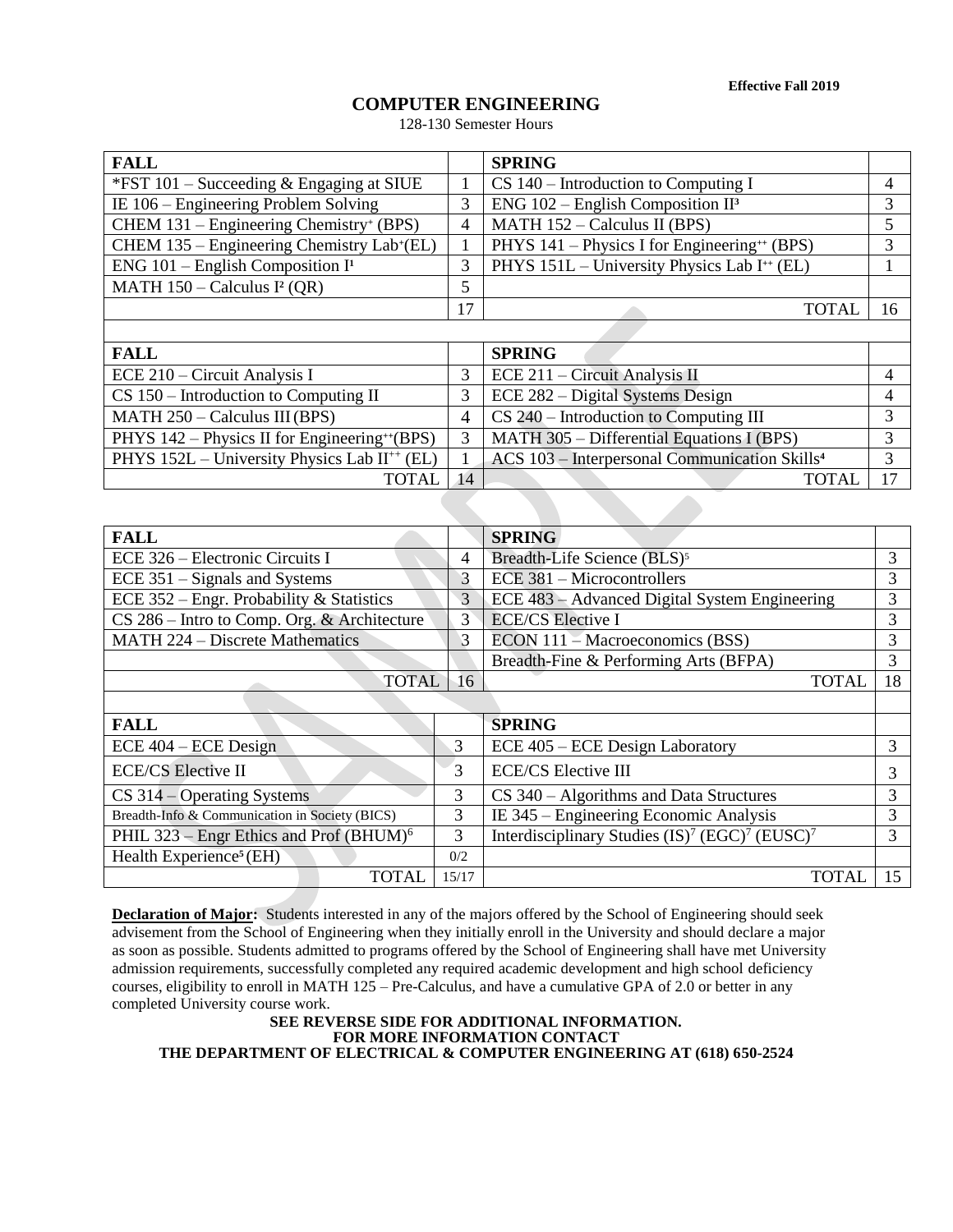\*FST 101 – for first time freshmen only. Must be taken in the first semester.

**<sup>+</sup>**CHEM 121A and CHEM 125A are acceptable substitutes in lieu of CHEM 131and CHEM 135.

**++**Physics I for Engineering - co-requisites: MATH 152 and PHYS 151L. Prerequisites: ACT Math subscore of 28 or higher *or* high school physics grade of B or higher *or* Physics Readiness Exam Score 09 *or* PHYS 140.

**++**Physics II for Engineering - prerequisites: PHYS 141 with a grade of C or higher *or* PHYS 151 with a grade of C or higher; MATH 152 with a grade of C or higher; PHYS 151L with a grade of C or higher.

<sup>1</sup>ENG 101 must be successfully completed within the First 30 Hours.

<sup>2</sup>Quantitative Reasoning (QR) 101 must be successfully completed within the First 60 Hours. MATH 150 successfully completed (with a grade of 'C' or better) will fulfill this requirement.

<sup>3</sup>ENG 102 must be successfully completed within the First 45 Hours.

<sup>4</sup>ACS 103 must be successfully completed within the First 30 Hours. ACS 103 can be used as a Foundations course, and will also fulfill the EUSC requirement. If ACS 101 is taken instead of ACS 103, the EUSC requirement will have to be met by another appropriate course.

<sup>5</sup>Students may be able to complete the Health Experience (EH) as an approved project or activity; if so, an additional course is not needed. (See academic advisor for approved project or activity). In addition, \*BIOL 203 or \*BIOL 205 will fulfill a BLS and EH requirement. \*Prerequisite/s required courses.

<sup>6</sup>PHIL 323 will fulfill the RA 101 requirement.

<sup>7</sup>Interdisciplinary Studies (IS) Courses must be taken at the junior/senior level class standing. This requirement is not waived with completion of transfer associate degree or IAI-GECC. It is recommended that students choose a course to meet this general education requirement and Global Cultures (EGC). Selecting one of the following: IS 324, 326, 336, 340, *352*, 353, 363, *375*, 377, 400 or 401 will satisfy both the requirement of an IS course and the GLOBAL CULTURES (GC) requirements. In addition, IS 352 and 375 will fulfill the EGC, EUSC and IS requirements. If a course is not selected that meets two general education requirements, then a course from the list of GC courses must also be taken.

#### Effective Fall 2003:

Enrollment in any of the ECE courses is limited to students with a declared major in one of the engineering disciplines. Exceptions to this rule require the approval of the department chair.

A prerequisite for an ECE course can only be fulfilled by a grade of C or better. A grade of D is sufficient to pass a course, but is not sufficient to qualify the student to enroll in a more advanced ECE course that lists the former as a prerequisite.

### **Exit Requirements for Computer Engineering Program**

Satisfactory completion of all University requirements for graduation:

- A cumulative grade point average of 2.0 or higher for courses taught in the School of Engineering.
- A grade point average of 2.0 or higher in ECE and CS courses numbered above 299.
- Completion of at least 30 hours of the required ECE and CS courses at SIUE.
- Completion of Senior Assignment contained in ECE 404 and 405.

#### **2nd Degree or Double Major Restrictions**

- A course that is required in one program cannot be used as an elective in the other.
- The elective courses taken in each discipline must be separate courses. No elective course can be used to satisfy the requirements of two programs simultaneously.

## **Requirements for a Minor in Computer Engineering**

A minor in Computer Engineering requires 23 semester hours. The courses required are: ECE 210, ECE 211,